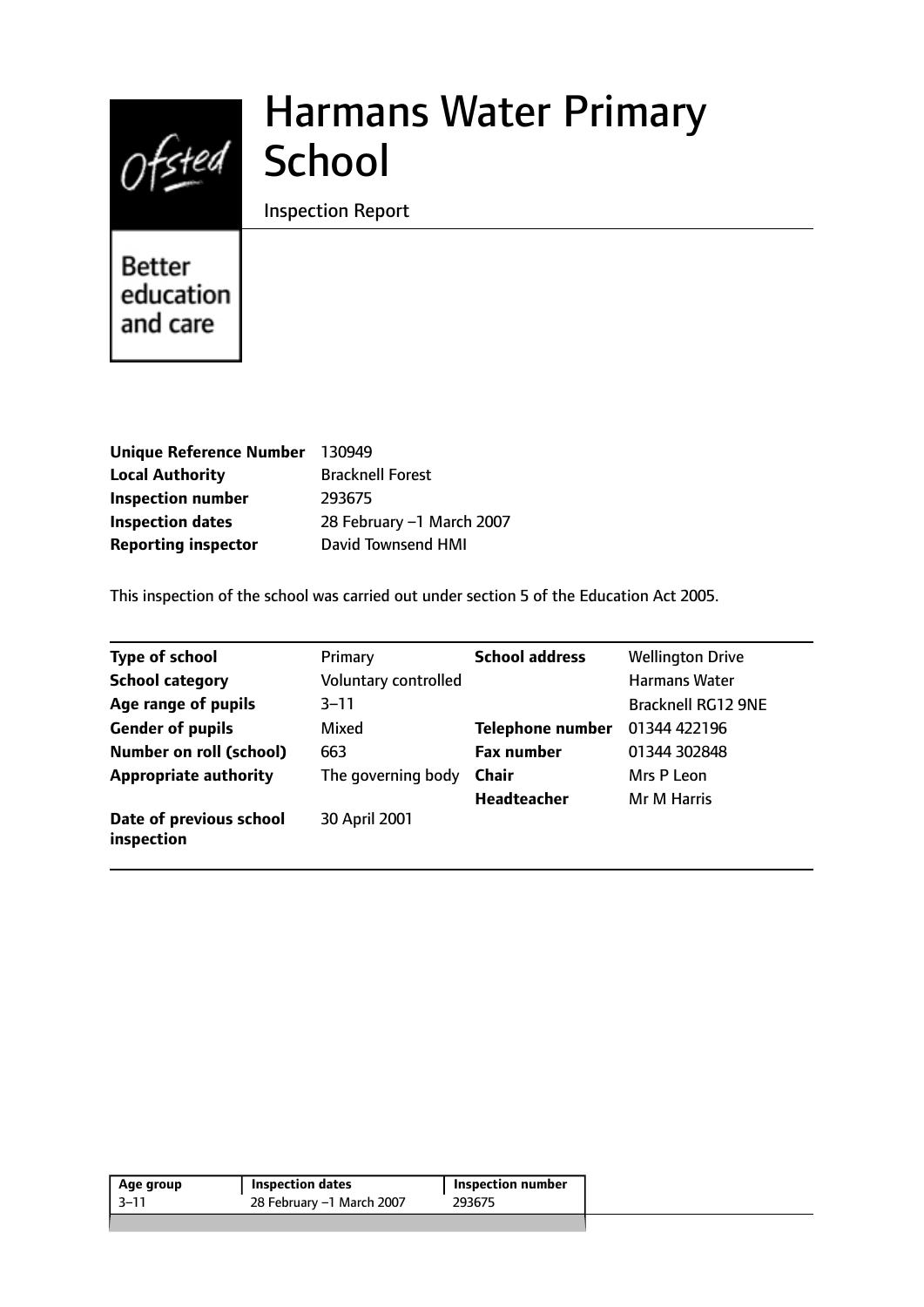© Crown copyright 2007

Website: www.ofsted.gov.uk

This document may be reproduced in whole or in part for non-commercial educational purposes, provided that the information quoted is reproduced without adaptation and the source and date of publication are stated.

Further copies of this report are obtainable from the school. Under the Education Act 2005, the school must provide a copy of this report free of charge to certain categories of people. A charge not exceeding the full cost of reproduction may be made for any other copies supplied.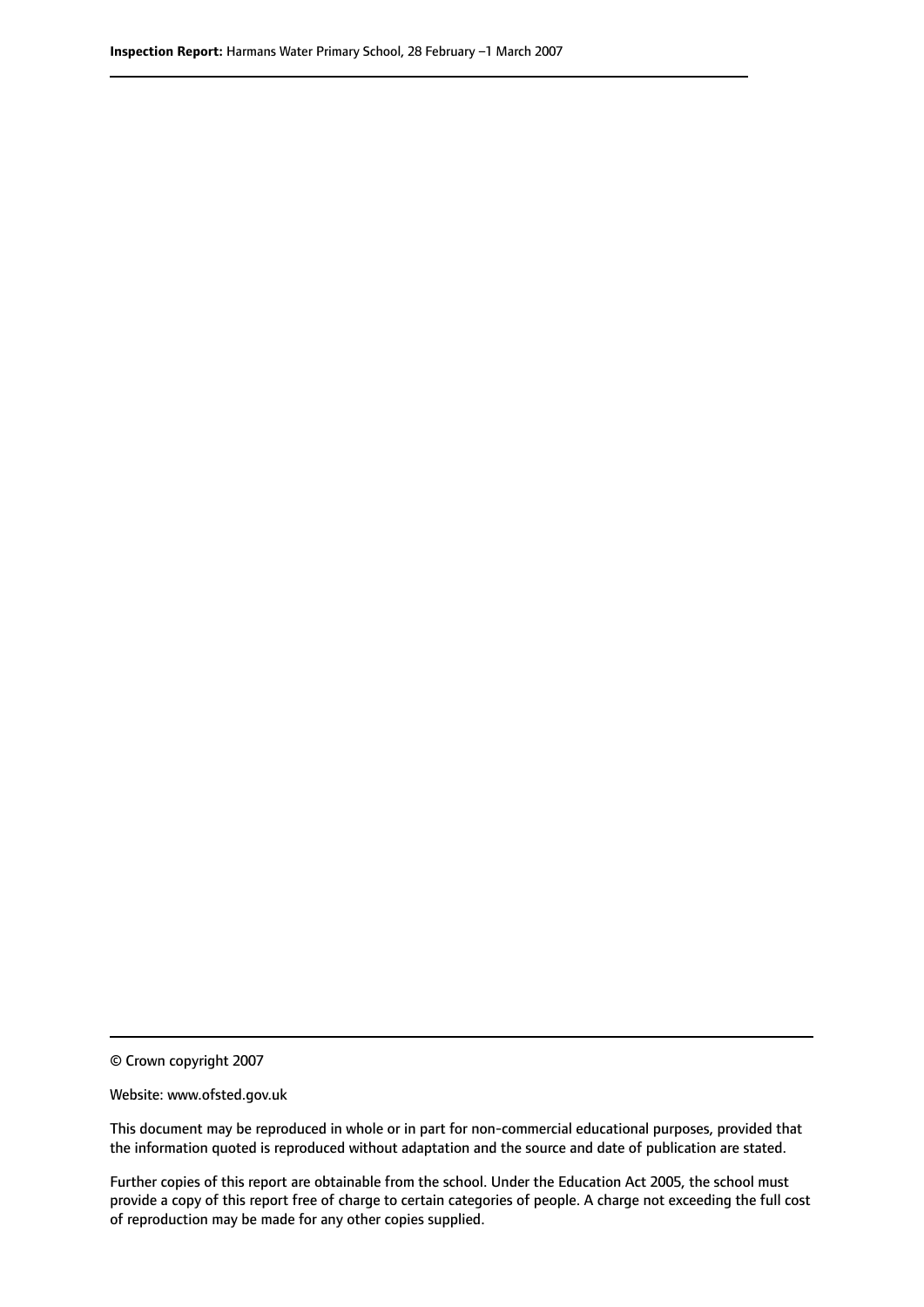# **Introduction**

The inspection was carried out by one of Her Majesty's Inspectors and three Additional Inspectors.

# **Description of the school**

Harmans Water is a large primary school, nearly three times the average size. The proportion of pupils eligible for free school meals is below average. The proportion of pupils identified as having learning difficulties or disabilities is around average, and so is the proportion with a statement of special educational need. Around ten per cent of pupils come from minority ethnic groups. The proportion of pupils who speak English as an additional language is below average. The profile of classes in the older year groups is changing because the proportion of pupils who joined the school late or left before the usual time of transfer has increased to around one quarter last year.

## **Key for inspection grades**

| Grade 1 | Outstanding  |
|---------|--------------|
| Grade 2 | Good         |
| Grade 3 | Satisfactory |
| Grade 4 | Inadequate   |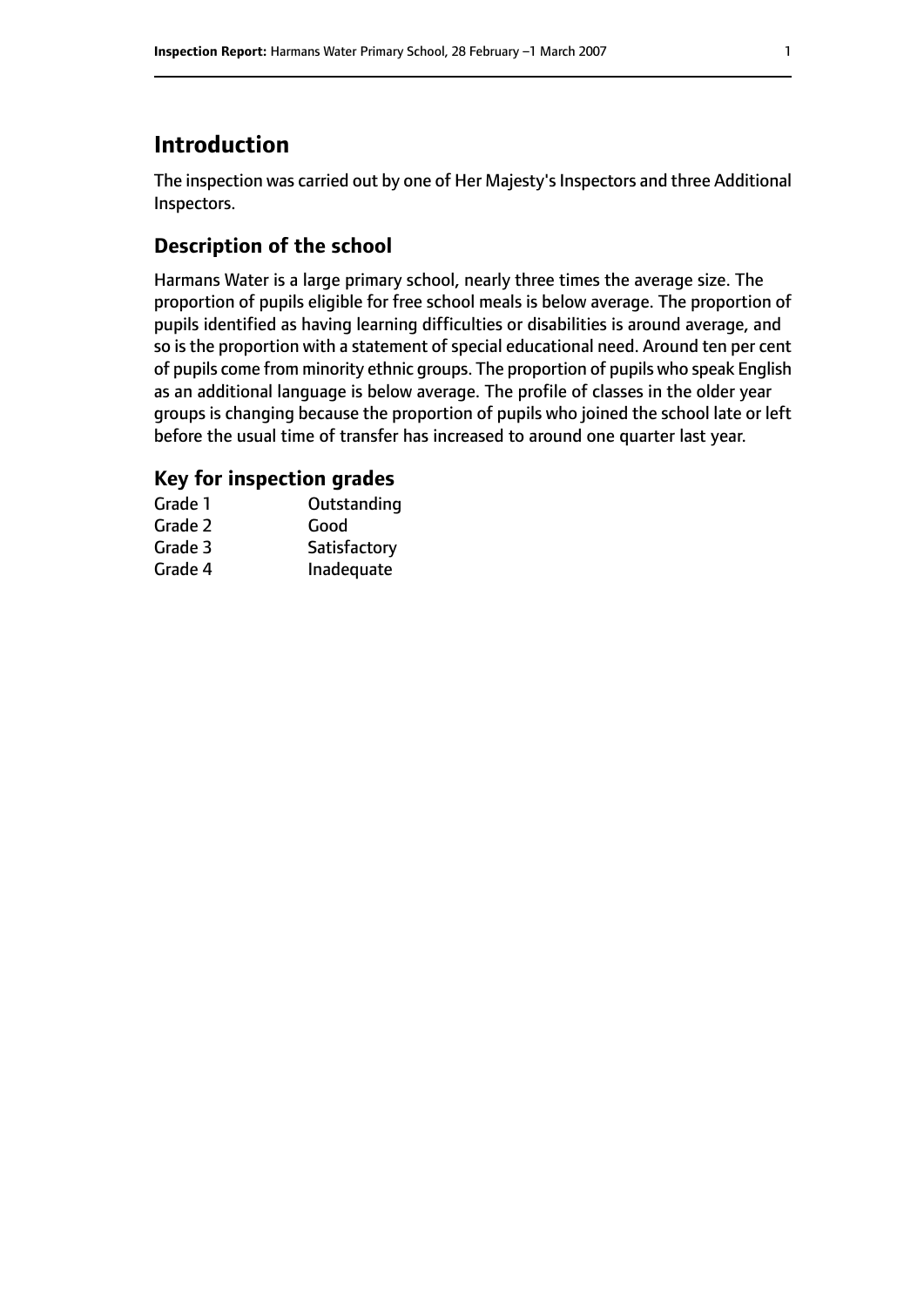# **Overall effectiveness of the school**

#### **Grade: 2**

This is a good school that offers pupils a caring atmosphere in which they achieve well. Many children start school with standards that are below average. The good teaching, stimulating curriculum and high levels of care enable pupils to make good progress, socially and academically. By the time they leave, standards are broadly average, which represents good progress, given their starting points. English standards are above average due to the improvements in provision made by the school. Although attainment in mathematics is weaker, the school has recognised this and is putting improvement strategies in place.

The headteacher has provided effective leadership. He has a clear vision for the school which is supported by a committed staff team and well organised governing body. The school's leadership is shared well although middle managers are not as effective as they should be in raising standards. Most pupils and parents have positive views about the school. Parents are kept well informed about pupils' learning progress.

Good provision in the Foundation Stage gives the children a positive start to their learning. The school's creative curriculum has had a positive impact on pupils' attitudes to learning and their enjoyment. Provision for literacy is strong, but the planning for mathematics is not firmly based on assessments of pupils' needs. The marking of pupils' work is also of a variable quality across the school.

Leaders in school set clear direction for improvement. The issues raised at the last inspection have been fully addressed. The school's view of itself was slightly more generous than that of the inspection team. However, the school has been successful in identifying and improving aspects of the education it provides. For example, the school has accurately identified pupils' writing needs through periodic formal assessments and then tailored teaching approaches to reflect their starting points more accurately. This track record, combined with its strong ethos of confident and caring team-work, confirm its good capacity to improve further.

#### **What the school should do to improve further**

- Help pupils to make faster progress in mathematics by matching work more closely to their ability.
- Sharpen the role middle managers play in monitoring, evaluating and improving teaching and learning.
- Improve marking, to help all pupils know what they need to do to improve their work.

# **Achievement and standards**

#### **Grade: 2**

Achievement is good due to the good teaching across each year group. Pupils enter school with below average knowledge, skills and understanding, especially in language,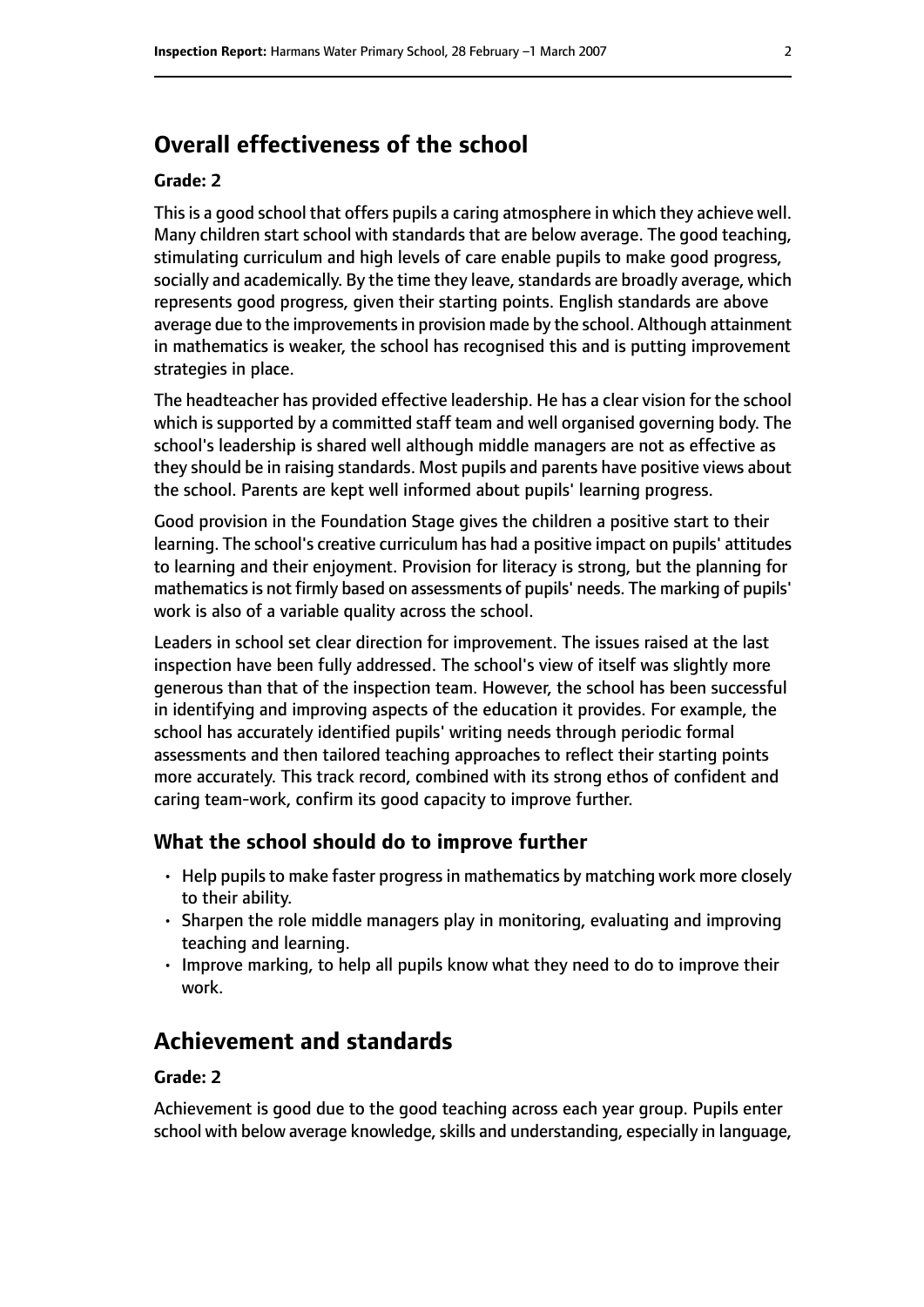communication and mathematics. By the time they leave school, standards are broadly average, which represents good progress given the pupils' starting points.

Children get off to a good start in the Nursery and Reception classes. They make good progress in these classes and in Years 1 and 2. By the end of Year 2, standards are slightly above average in English. In mathematics, standards are average and pupils' progress is good due to the better teaching that now exists in this subject for these age groups.

Inspection findings show that pupils in Years 3 to 6 make good progress. Achievement has improved in English and current standards are above average. Pupils capable of reaching the higher levels are doing so. Standards are average in science. Progress in mathematics has improved in recent months and pupils are catching up lost ground. However, standards are slightly below average because the improvements made are too recent and inconsistencies in provision still exist.

Those pupils who join the school late have sometimes underachieved in previous schools but catch up well because of the support they are given. Pupils with learning difficulties and disabilities make good progress and meet the challenging targets set for them.

# **Personal development and well-being**

#### **Grade: 2**

Personal development and well-being are good. Parents report that their children enjoy coming to school. As one pupil said, 'I like school because it is fun and you make friends.' Pupils generally behave well. Incidents of poor behaviour at break times are rare and are promptly dealt with. Pupils enjoy good relationships with peers and adults. The headteacher is an excellent role model: he knows and greets all pupils individually. Attendance is average.

Pupils are outstanding in the way they take up the very many opportunities for physical activity. Most attend sports clubs and attend the daily, energetic dancing in 'Kickstart' before school. However, they are not following such a healthy lifestyle in their eating habits. For example, many pupils' lunch boxes include crisps and chocolate although meals provided by the school present healthy options.

Spiritual and moral development is good but cultural development is only satisfactory. Pupils reflect thoughtfully on sensitive issues in assembly and they have a strong sense of right and wrong. However, their understanding of cultures other than their own is weak. Pupils contribute very well to the running of their school and they readily take on responsibility. For example, pupils run dance sessions and act as peer mentors. Older pupils help the younger ones. Additionally, there is a school council and pupils organise charity fund raising and collect litter in the community. The responsibilities they are given help to prepare pupils for the world of work.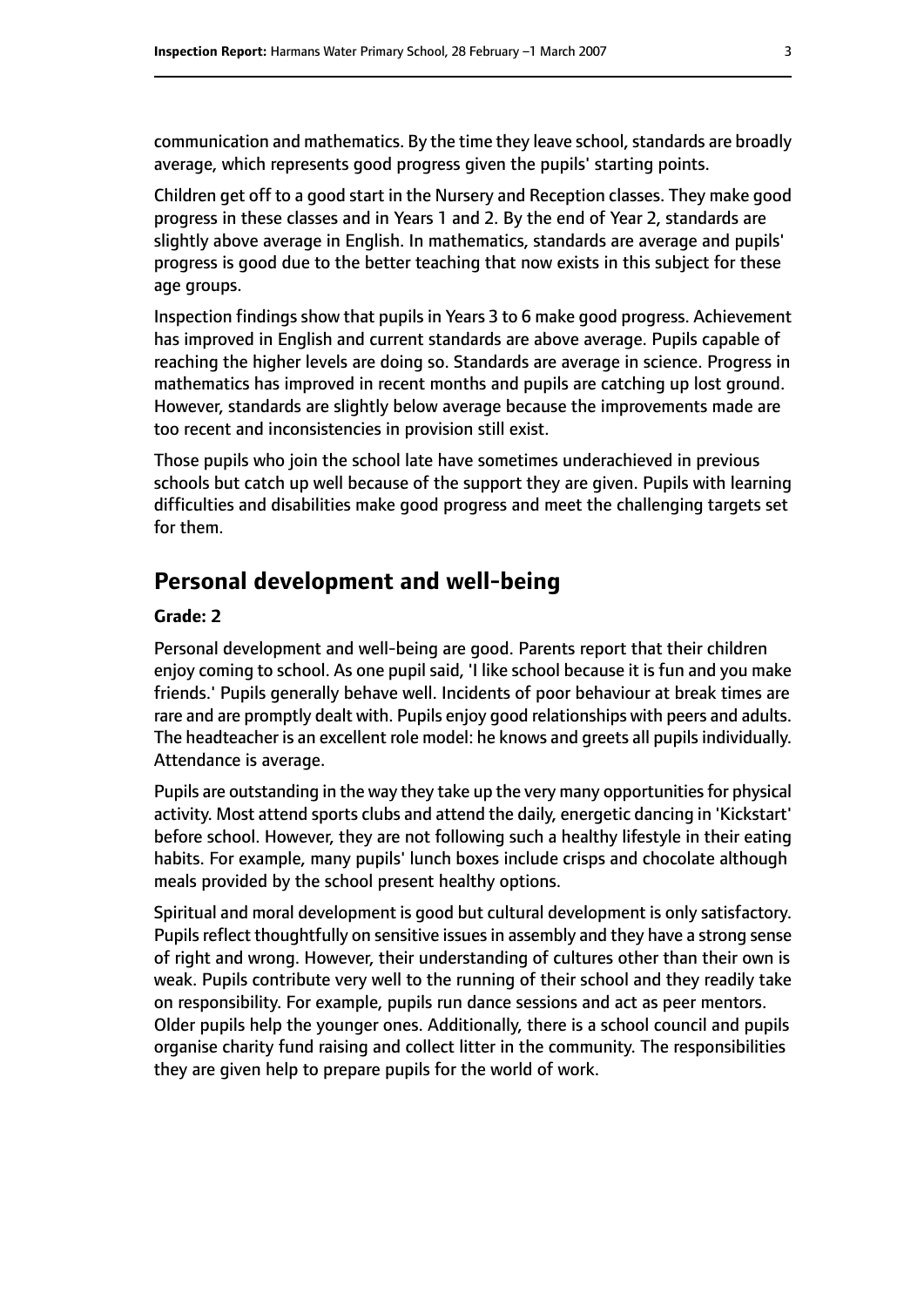# **Quality of provision**

#### **Teaching and learning**

#### **Grade: 2**

Teaching is good and is helping pupils across the school to progress well in their learning. Teachers generally plan their work well to match the pupils' different levels of need. This is helping all groups to make good progress. Teachers generally make their lessons lively and interesting, often by using information and communication technology well. As a result, pupils show good interest and enjoyment, and they behave well. Pupils with learning difficulties and disabilities are well supported by effective teaching assistants. In a few outstanding lessons seen, teachers used strong subject expertise to tailor activities closely to pupils' needs and to move their learning on at pace by questioning, explaining and instructing the class with skill.

However, teaching is not consistently good across all subjects and classes. For example, teaching in mathematics is not as good as in English. Assessment information is not used as well to plan lessons in this subject. Therefore, in some lessons, the teaching is not sufficiently adapted to take account of pupils' prior learning. The marking of pupils' work is inconsistent between subjects. It is better in English than mathematics. Sometimes pupils receive excellent comments, which help them to know how well they have done and how to improve.

#### **Curriculum and other activities**

#### **Grade: 2**

The school provides a good curriculum that promotes pupils' enjoyment of learning. It has been revised to promote creativity and practical learning experiences. For example, the recent inclusion of a study of India should help to address the gaps in pupils' knowledge and understanding of other communities. Recent developments in art have resulted in some outstanding work which has further developed pupils' creativity and enjoyment. The provision for English is good and in particular writing is given sufficient emphasis. Opportunities for developing literacy across the whole curriculum are well established. Pupils participate in a wide range of enrichment activities particularly in sports and physical activity and sing very well together in assemblies. Visitors from the community and outings to places of interest all add to pupils' enjoyment of learning. However pupils have insufficient opportunities to develop and use their mathematical understanding in other subjects.

#### **Care, guidance and support**

#### **Grade: 2**

Care guidance and support are good. The relationships between pupils and staff are very good. Pupils feel secure and safe in school and know to whom they can turn in any kind of trouble or if they are anxious. Pupils are carefully supervised at break times and lunchtimes and have good social skills. There are secure procedures concerning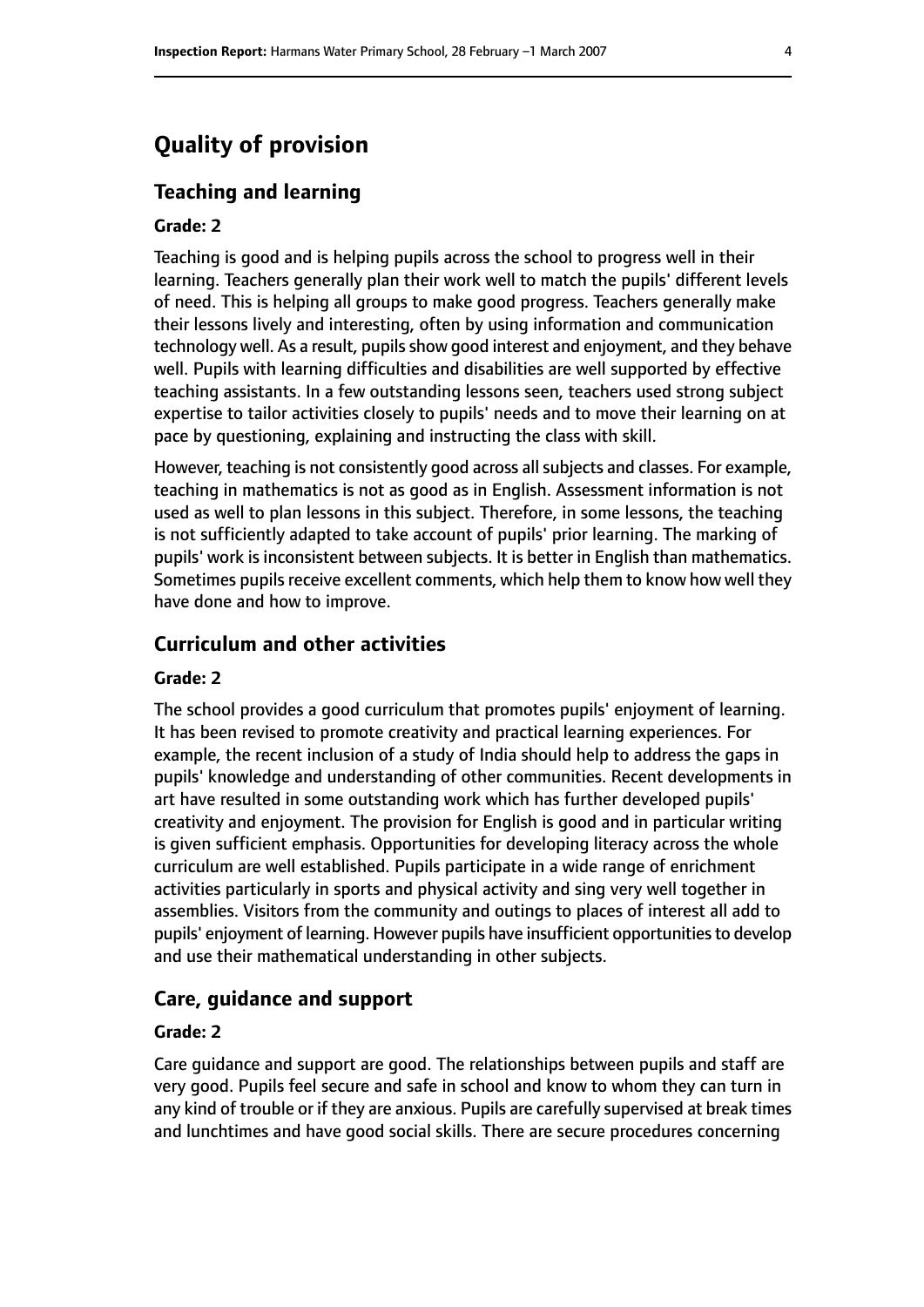child protection and health and safety. Parents are mostly very positive about the school and agree that their children are looked after well.

Pupils with learning difficulties and disabilities have well designed individual education plans, with clear learning targets. The plans are implemented well. Provision for pupils with statements of special educational needs is carefully reviewed at key points in the year and refined in the light of these evaluations. Outside agencies and visiting specialists are invited to these reviews in order to make sure that pupils are receiving suitable education and support. The school keeps parents well informed about the progress of their children through the parents' evenings and the end of year progress reports.

### **Leadership and management**

#### **Grade: 2**

Leadership and management are good. The headteacher has successfully promoted a culture for learning and a community-minded ethos. The senior leaders have guided the school well and developed good participation by the school community in decision making. The school's self-evaluation is secure and these assessments have helped to focus on key priorities in the improvement plan. Achievement has improved because the school has taken decisive action to sharpen how it predicts and monitors pupils' progress. Teaching approaches have been adapted and improved in the light of close analysis of pupils' learning needs. The curriculum has been modified to make it more relevant to pupils' lives and more stimulating. Leadership responsibilities are being shared across the staff team. However, middle managers are not effective enough in raising standards. Some opportunities are missed to use their subject expertise to greater effect in improving areas of weakness. This has led to inconsistency in the rate of improvement across subjects, especially mathematics. Governors are supportive and very involved in the work of the school. They are well led by its chair and hold the school to account well, asking searching questions of senior managers before targets are set and strategic decisions are made. The school uses its resources well to provide a stimulating environment and high quality learning opportunities and so offers good value for money.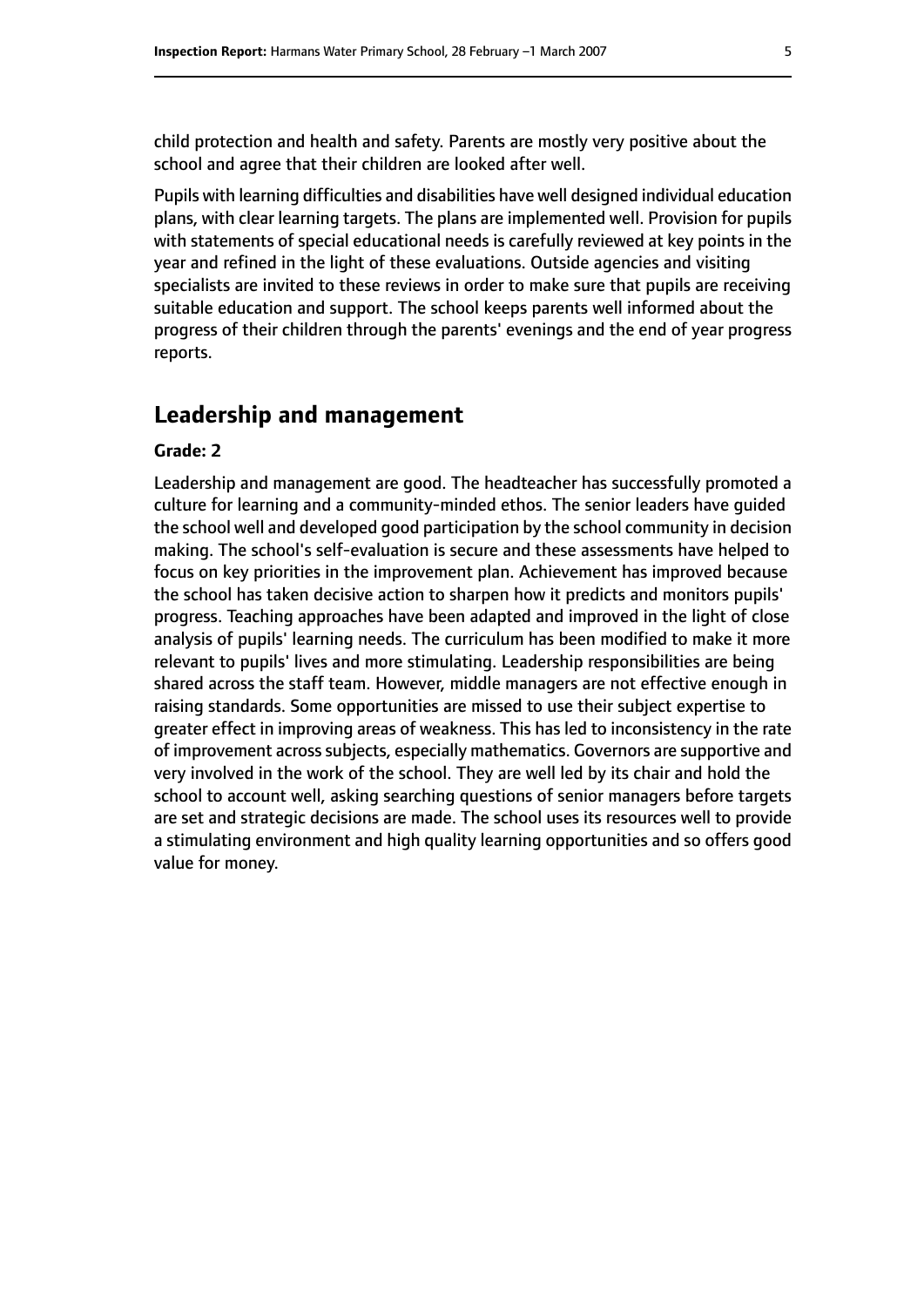**Any complaints about the inspection or the report should be made following the procedures set out inthe guidance 'Complaints about school inspection', whichis available from Ofsted's website: www.ofsted.gov.uk.**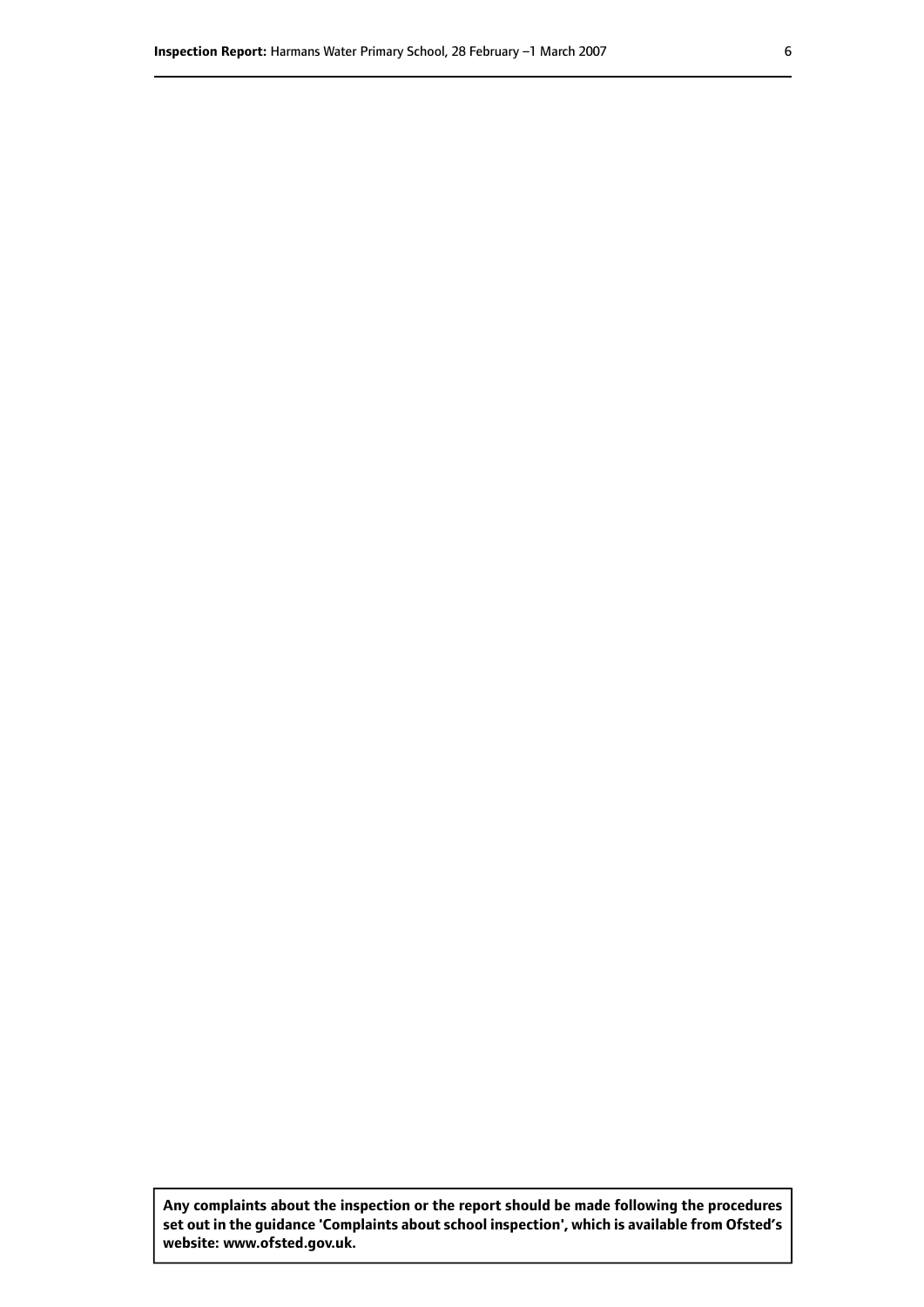# **Inspection judgements**

| Key to judgements: grade 1 is outstanding, grade 2 good, grade 3 satisfactory, and grade 4 | School         |
|--------------------------------------------------------------------------------------------|----------------|
| inadeauate                                                                                 | <b>Overall</b> |

# **Overall effectiveness**

| How effective, efficient and inclusive is the provision of education, integrated<br>care and any extended services in meeting the needs of learners? |     |
|------------------------------------------------------------------------------------------------------------------------------------------------------|-----|
| How well does the school work in partnership with others to promote learners'<br>well-being?                                                         |     |
| The quality and standards in the Foundation Stage                                                                                                    |     |
| The effectiveness of the school's self-evaluation                                                                                                    |     |
| The capacity to make any necessary improvements                                                                                                      |     |
| Effective steps have been taken to promote improvement since the last<br>inspection                                                                  | Yes |

## **Achievement and standards**

| How well do learners achieve?                                                                               |  |
|-------------------------------------------------------------------------------------------------------------|--|
| The standards <sup>1</sup> reached by learners                                                              |  |
| How well learners make progress, taking account of any significant variations between<br>groups of learners |  |
| How well learners with learning difficulties and disabilities make progress                                 |  |

## **Personal development and well-being**

| How good is the overall personal development and well-being of the<br>learners?                                  |  |
|------------------------------------------------------------------------------------------------------------------|--|
| The extent of learners' spiritual, moral, social and cultural development                                        |  |
| The behaviour of learners                                                                                        |  |
| The attendance of learners                                                                                       |  |
| How well learners enjoy their education                                                                          |  |
| The extent to which learners adopt safe practices                                                                |  |
| The extent to which learners adopt healthy lifestyles                                                            |  |
| The extent to which learners make a positive contribution to the community                                       |  |
| How well learners develop workplace and other skills that will contribute to<br>their future economic well-being |  |

## **The quality of provision**

| How effective are teaching and learning in meeting the full range of the<br>  learners' needs?                      |  |
|---------------------------------------------------------------------------------------------------------------------|--|
| $\mid$ How well do the curriculum and other activities meet the range of needs<br>$\mid$ and interests of learners? |  |
| How well are learners cared for, guided and supported?                                                              |  |

 $^1$  Grade 1 - Exceptionally and consistently high; Grade 2 - Generally above average with none significantly below average; Grade 3 - Broadly average to below average; Grade 4 - Exceptionally low.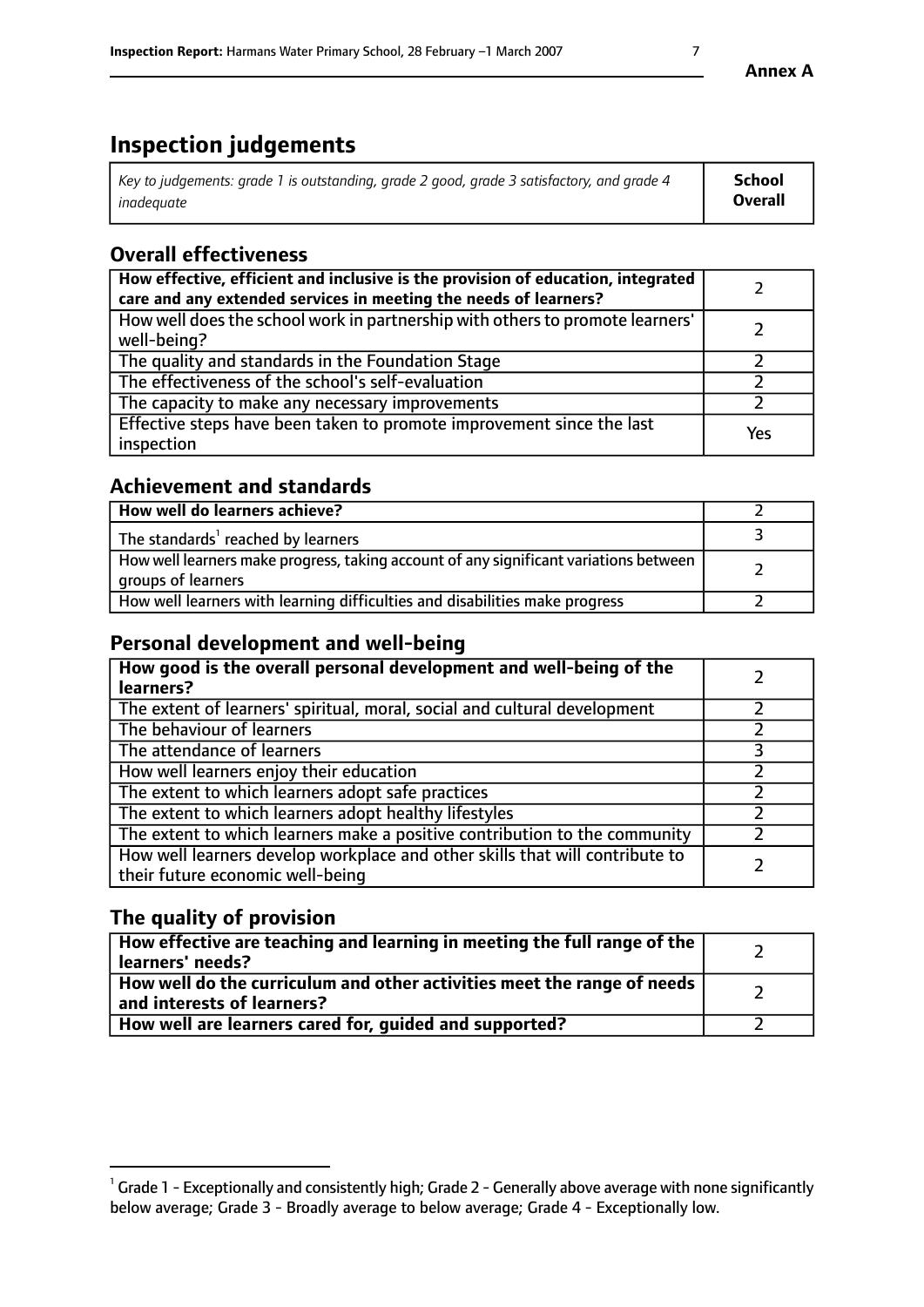# **Leadership and management**

| How effective are leadership and management in raising achievement<br>and supporting all learners?                                              |               |
|-------------------------------------------------------------------------------------------------------------------------------------------------|---------------|
| How effectively leaders and managers at all levels set clear direction leading<br>to improvement and promote high quality of care and education |               |
| How effectively performance is monitored, evaluated and improved to meet<br>challenging targets                                                 | 3             |
| How well equality of opportunity is promoted and discrimination tackled so<br>that all learners achieve as well as they can                     |               |
| How effectively and efficiently resources, including staff, are deployed to<br>achieve value for money                                          | $\mathcal{P}$ |
| The extent to which governors and other supervisory boards discharge their<br>responsibilities                                                  |               |
| Do procedures for safequarding learners meet current government<br>requirements?                                                                | Yes           |
| Does this school require special measures?                                                                                                      | No            |
| Does this school require a notice to improve?                                                                                                   | <b>No</b>     |